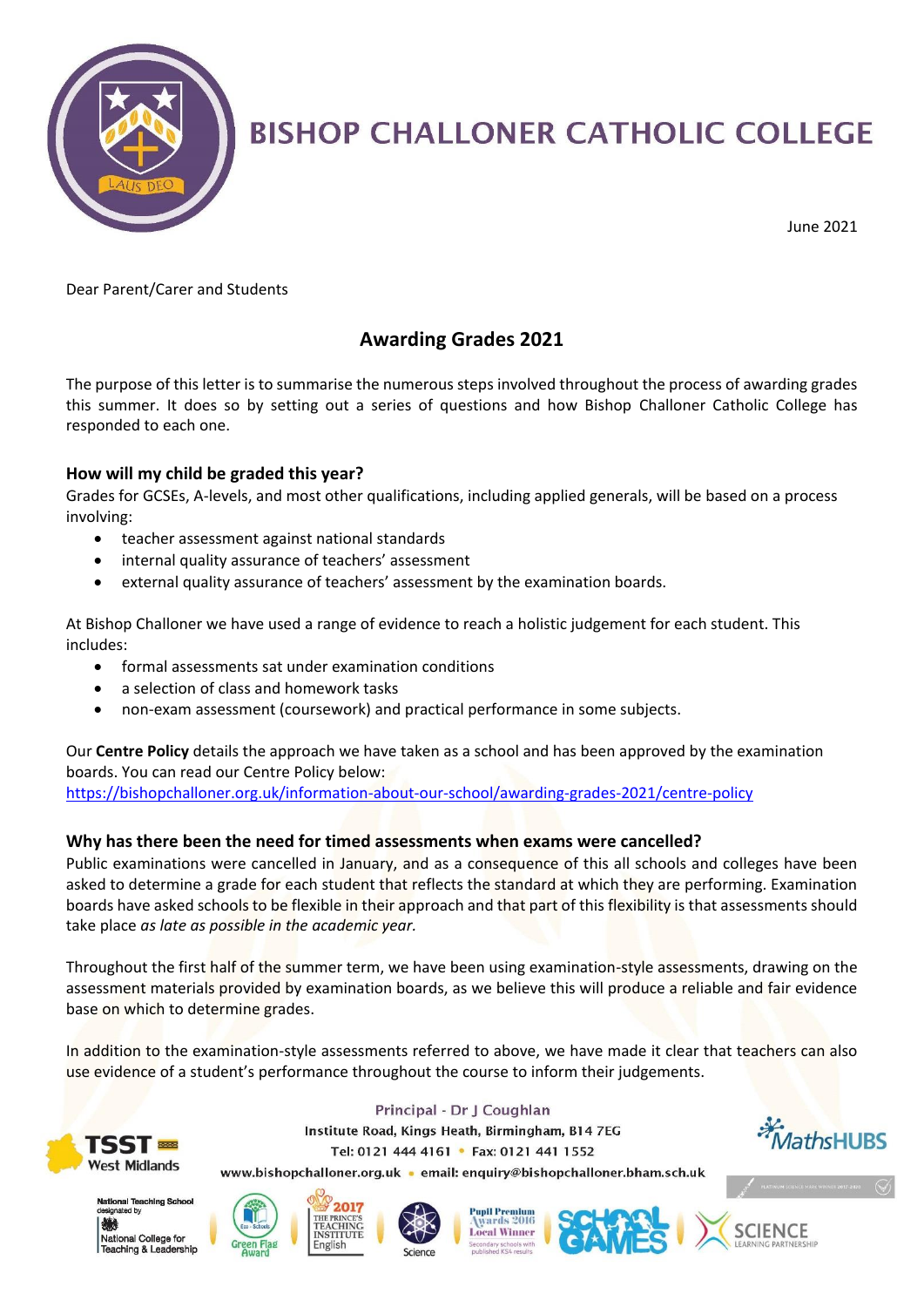

## **BISHOP CHALLONER CATHOLIC COLLEGE**

#### **What evidence has been used in each subject?**

Our Centre Policy details the high-level approach we are taking as a school in determining grades this summer. As mentioned earlier in this letter, at Bishop Challoner we have used a range of evidence to reach a holistic judgement for each student.

#### **My child usually has access arrangements (e.g. extra time) in exams. Have they this had it this year?**

If a student is eligible for any sort of access arrangements then they have been given it in the timed assessments we have carried out.

If a student who is eligible for access arrangements did not have them for a particular timed assessment that is being used to inform their grade, then they must raise this with the school by contacting Mrs Wheeler at [r.wheeler@bishopchalloner.bham.sch.uk](mailto:r.wheeler@bishopchalloner.bham.sch.uk)

A record of how this is responded to will be made. This could include using an alternative piece of evidence, or adjusting the marks for that assessment.

#### **What arrangements has Bishop Challoner made for special consideration or mitigating circumstances this year?**

Examination boards have determined that the usual process of schools submitting special consideration applications will not apply this summer.

As the range of evidence used to determine a student's grade is flexible and can be tailored to an individual student according to coverage of the specification, examination boards have instructed schools that instances of special consideration should be limited. Schools are able to select work completed by a student where they were unaffected by adverse or special circumstances.

Where this is not possible and a temporary illness, a temporary injury or some other event outside of the student's control may have affected their performance in assessments which will be used to determine a grade, teachers are required to take this into account and document how they have done so.

Special consideration cannot be applied due to lost teaching and learning. This can be addressed through the flexibility of the range of evidence schools may use to determine student's grades.

#### **Can students or parent/carers know the grade submitted?**

No. Schools are legally obliged not to let students or parent/carers know their submitted grade before results day. In some subjects, and once assessments have been internally moderated, students may receive marks for certain assessments that may count towards their grades. However, this is at the discretion of the individual subject. It is important to note that students do not have an automatic right to know their marks in an assessment.

#### **Schools may adopt different processes in completing assessments. Is this fair?**

As mentioned earlier, individual schools have been given a lot of flexibility in how they decide a holistic teacher assessed grade this summer. This means that it is likely the assessments will look different in different schools, even ones in the same area.

Because students should only be assessed on what they have been taught, to account for variations in lost learning due to the pandemic, the range of evidence will differ between schools and colleges, and even between students within Bishop Challoner.